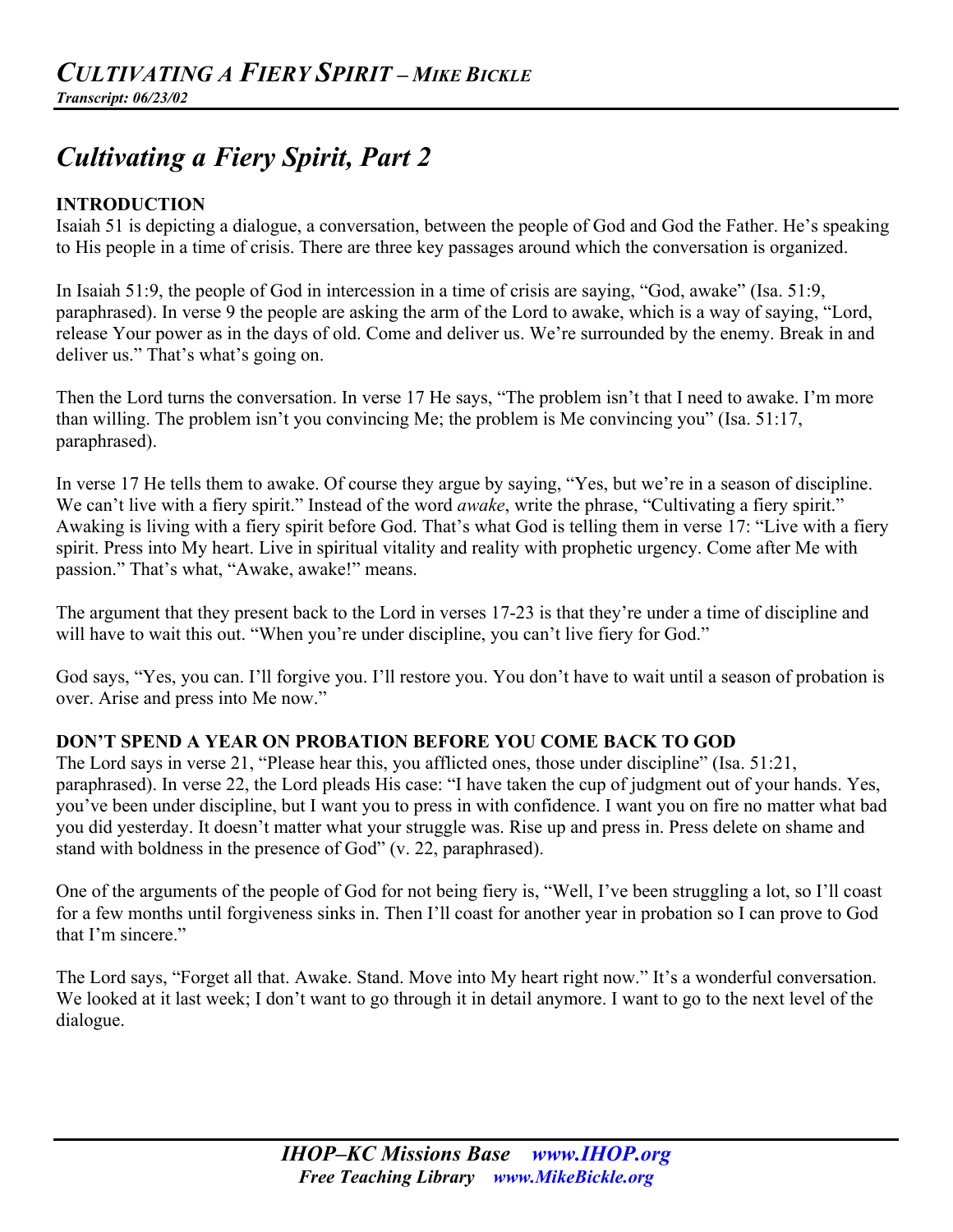# **AWAKEN AND POSITION YOURSELF TO RECEIVE THE STRENGTH OF GOD**

Isaiah 52:1 is the third time the phrase, "Awake, awake!" is used. He's saying that the issue isn't the fact that they're under discipline, which is Isaiah 51:17-23. The issue now is that they're saying, "We're powerless. We're barren. We don't have any strength. We're hopeless. It's not really working."

The Lord says, "Awake, awake and position yourself to receive the strength of God. Do all that God's Word describes to position your cold heart before His fire. Let the impartation of fire have His way in you." That's what He's saying in Isaiah 52:1-6.

In Isaiah 51 and 52 the nation is in a time of divine crisis. They're under divine discipline. Their powerlessness is ever before them. Their own sin and weakness is ever before them. What happens? Isaiah 51:9. They join IHOP. They go to the prayer room. Verses 9-11 are intercession, and it's good intercession. Isaiah the prophet validates this intercession. They did the right thing by going to the prayer room. They press into fiery prayer, but in verses 12 and 13, the Lord says, "You're in the house of prayer and doing intercession according to the Book. You're doing it right, but you're being dominated by a spirit of fear" (Isa. 51:12-13, paraphrased). God has become an accurate idea instead of a living Person. They're going through the motions of prayer without actually connecting and communing with God on the heart level.

They ask God the questions in verses 9 and 10, "Are You the God of Moses? Are You the God of the days of old? Are You the God who split the Red Sea? Are You the God who raised the dead? Are You the God who has all the great power" (Isa. 51:9-10, paraphrased)?

Then God turns it around, "You've asked Me a few questions. Let Me ask you a few questions. You asked Me if I was the God Who did all the miracles. Yes. I want to ask you, if you're the covenant people, why are you living so dominated with fear? Why is it that you're going through the motions but don't press in at the heart level so that we touch each other in covenant reality?"

If we'll ask the Lord questions, which is good, we need to make sure we're prepared to hear the question that the Lord asks back to us. The Lord never asks a question because He's looking for information. He has all the information. When the Lord asks a question, the Lord wants us to realize the whereabouts of our heart.

# **"WHO ARE YOU THAT YOU SHOULD BE AFRAID OF A MAN WHO WILL DIE?"**

The Lord is saying in verses 12 and 13, "Who are you that you would live in such fear of puny men? I'm the God of Israel. I'm the God of creation. Consider your own spiritual identity and who you are before Me. Why are you letting the little picture dominate you, and why is your God-centeredness pushed out of your inner life?"

In verse 17, He turns the conversation around and says, "I want you to arise, Israel. I want you to wake up, O Body of Christ. I want you to stand up" (Isa. 51:17, paraphrased).

Then, in verses 17-23, they respond, "What about our shame and failure?"

The Lord says, "I want you to press through your failure and shame and move into My heart."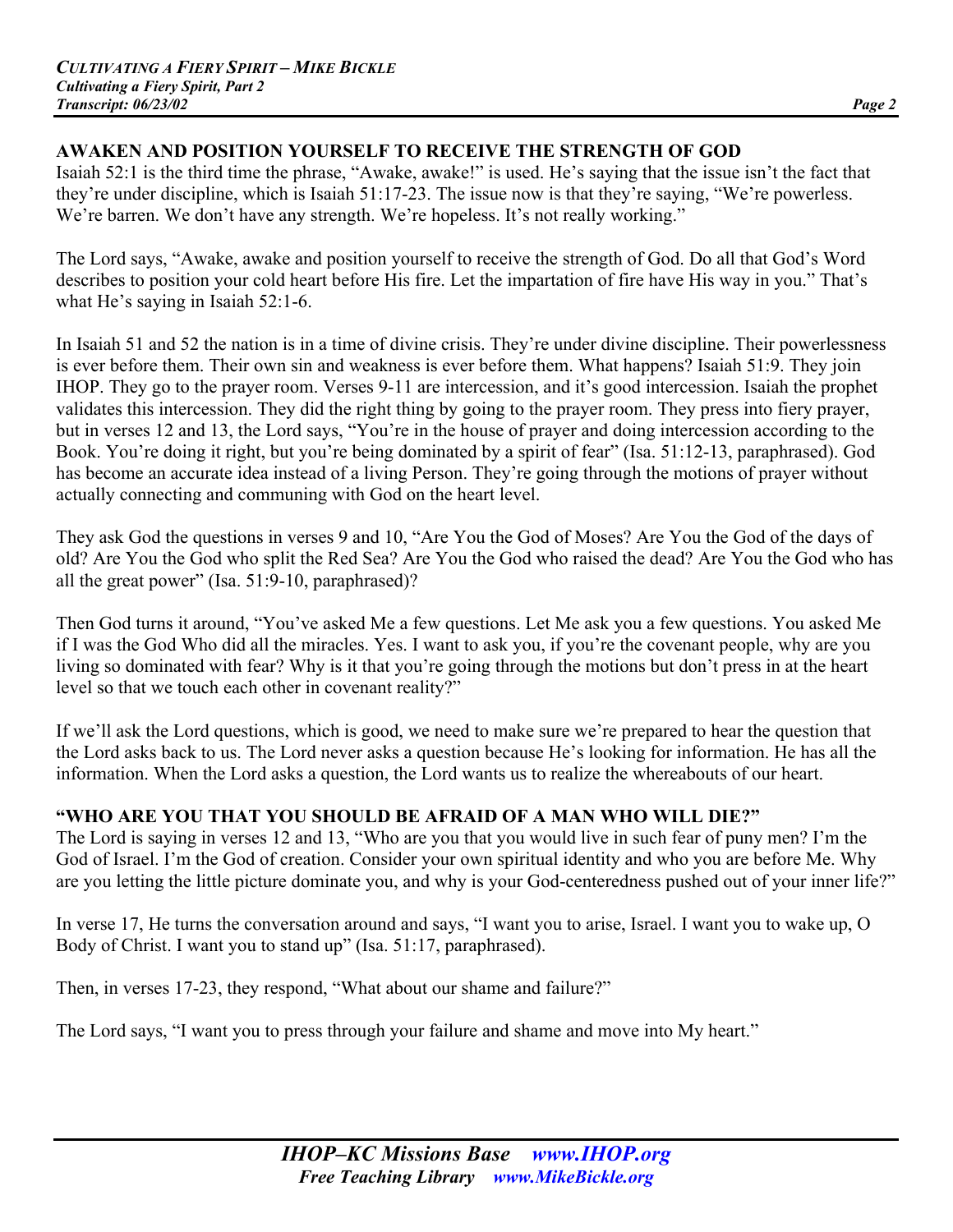# **THE ESSENCE OF LEGALISM: BASING OUR CONFIDENCE ON OUR OWN MATURITY**

I talked last week about a religious spirit. One of the essences of a religious spirit, a spirit of legalism, is having our confidence based on our own attainment of maturity. Our confidence before God is based solely on the measurement of our own maturity. When we feel immature, we lose confidence. When we feel like we've really pressed in and fasted and prayed, then our confidence runs high. When we don't do those things, our confidence runs low. That's the essence of legalism—a religious spirit. That's a false way of relating to God.

We relate to God not on the basis of how much we've attained or achieved in our spiritual life in the last three or six months. We relate to God on the basis of His burning desire and heart for us. If we relate to God on the basis of how well we've done in the last season, then if you do well you're proud; if you do badly, you're condemned. The Lord says, "I don't want you to relate to Me on the basis of your spiritual attainment. I want you to relate to Me on the basis of the fact that I burn with desire for you. I gave a sacrifice sufficient in My Son, and by the Holy Spirit you said yes to Me. That's the basis on which you relate to Me."

He dismantles the argument that they can't press in with a fiery heart because they're struggling. Beloved, there are so many of God's people who say, "When I get through with this addiction, when I press through the pain, when I get through with my therapy, when I get through with this next season, I will rise up and go hard."

The Lord says, "No. I want you to rise up hard now even in the midst of your pain, failure, and bad track record. Arise, stand before Me now, and let Me put My strength in you."

# **"AWAKE, AWAKE! PUT ON YOUR STRENGTH, O ZION!"**

We'll skip Isaiah 52:1 and all the other issues from last week. He gives a number of exhortations. He says, "Awake, awake! Put on your strength, O Zion; put on your beautiful garments, O Jerusalem, the holy city! For the uncircumcised and the unclean shall no longer come to you" (Isa. 52:1). He says, "The enemy will no longer surround you, dominate you, and prevail."

Then He goes on to say, "Shake yourself from the dust, arise; sit down" (Isa. 52:2)! Some of the ancient translations have, "Sit down on thrones of glory." Sitting down and rising aren't contradictions. This is talking about sitting down in positions of glory in the presence of God.

# **CONFIDENCE IN THE REALITY THAT HE ENJOYS US IN THE MIDST OF OUR STRUGGLE**

He says, "Loose yourself from the bonds of your neck, O captive daughter of Zion" (Isa. 52:2b). Here are a few interesting paradoxes. In verse 1, the Lord by the Holy Spirit calls Jerusalem "the holy city." At the end of verse 2 He calls Jerusalem "the captive city." He says, "O holy city, arise!" Then He says, "O city still in bonds and captivity, still beaten up and worn out and burnt out." The reason there are two descriptions is that in verse 1 when He says, "Arise, O Jerusalem, the holy city!" He's calling them forth in the way that He sees them in the grace of God.

Beloved, if we don't begin to see how God sees us in Christ Jesus, we will never have the strength to rise up and be the holy city. We have to first say yes to the prophetic decree, "Rise up, holy people!"

We say, "Holy people? Are You kidding me? I'm still in captivity, bondage, and a mess."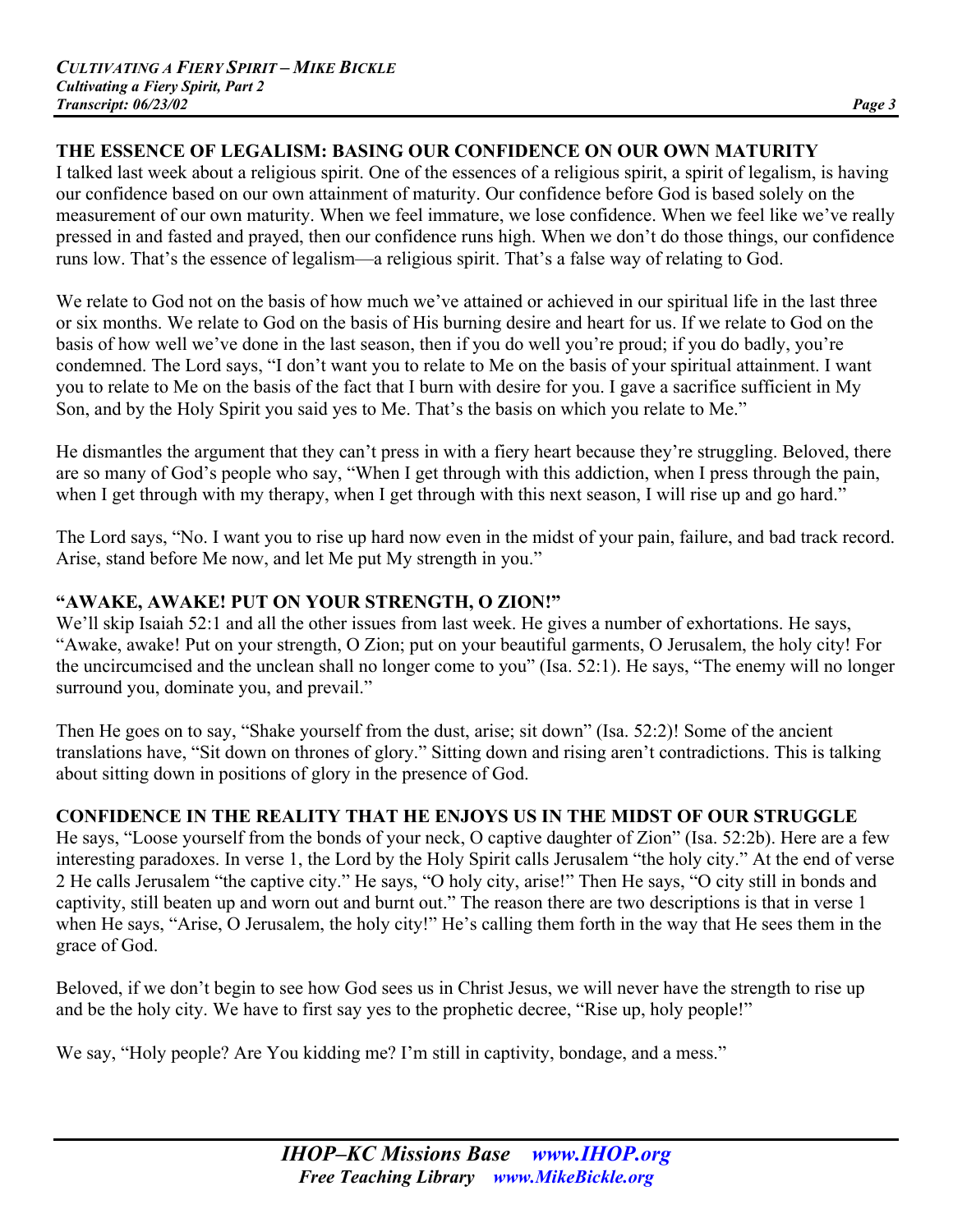The Lord says, "Until you see how I see you and say yes to how I describe you in Christ Jesus, you'll never be able to rise up effectively."

This is an idea that I feel very strongly about. God wants to give us the assurance that He enjoys us while we're maturing. There are four or five very important ideas underneath the surface of that sentence or two that I just gave. They're very important ideas. Number one is the fact that God actually enjoys us. This is a strange idea to many of God's people, the fact that He would enjoy us in our weakness. Then the thought that we would actually have the confidence and assurance of this in our weakness is a very strange idea to many of God's people. I've had many friendly, sometimes energetic dialogues with God's servants around this subject. One of the stumbling blocks at first is that God enjoys people while they're still on the earth.

#### **DOES GOD ENJOY HIS CHILDREN WHILE THEY'RE STILL ON EARTH?**

I remember talking to a few leaders once at a restaurant after a meeting. I said, "Do you think that God enjoys people?"

They said, "Well, we know you're setting us up."

I said, "I am; that's true. Still, tell me."

"Did God in heaven at any time actually enjoy people?"

They said, "What do you mean?"

I said, "Does He out-and-out smile when He looks at people? Does He like people? I don't mean, does He love them and has to stamp their passport because He already killed Jesus and is stuck with them? Does He actually enjoy them?"

We have this idea that God stamps our passport, "Accepted." Then He has a "bah, hum-bug" feeling of, "Because I have to. I like Jesus so much and He went to such an extreme. My goodness, it's done. OK, come in. I've got My eye on you!"

These guys said, "He actually does enjoy people."

I said, "Good. Does He actually ever enjoy people while they're still on the earth before the perfection of the resurrection?"

They said, "What do you mean?"

I said, "Does He actually smile at anyone before they're perfected in the resurrection? Anyone? Did He ever enjoy anyone on the earth even for a moment? Even in a weak moment did He smile and actually like them while they were on the earth in less than perfection?"

They said, "I know you're tricking us."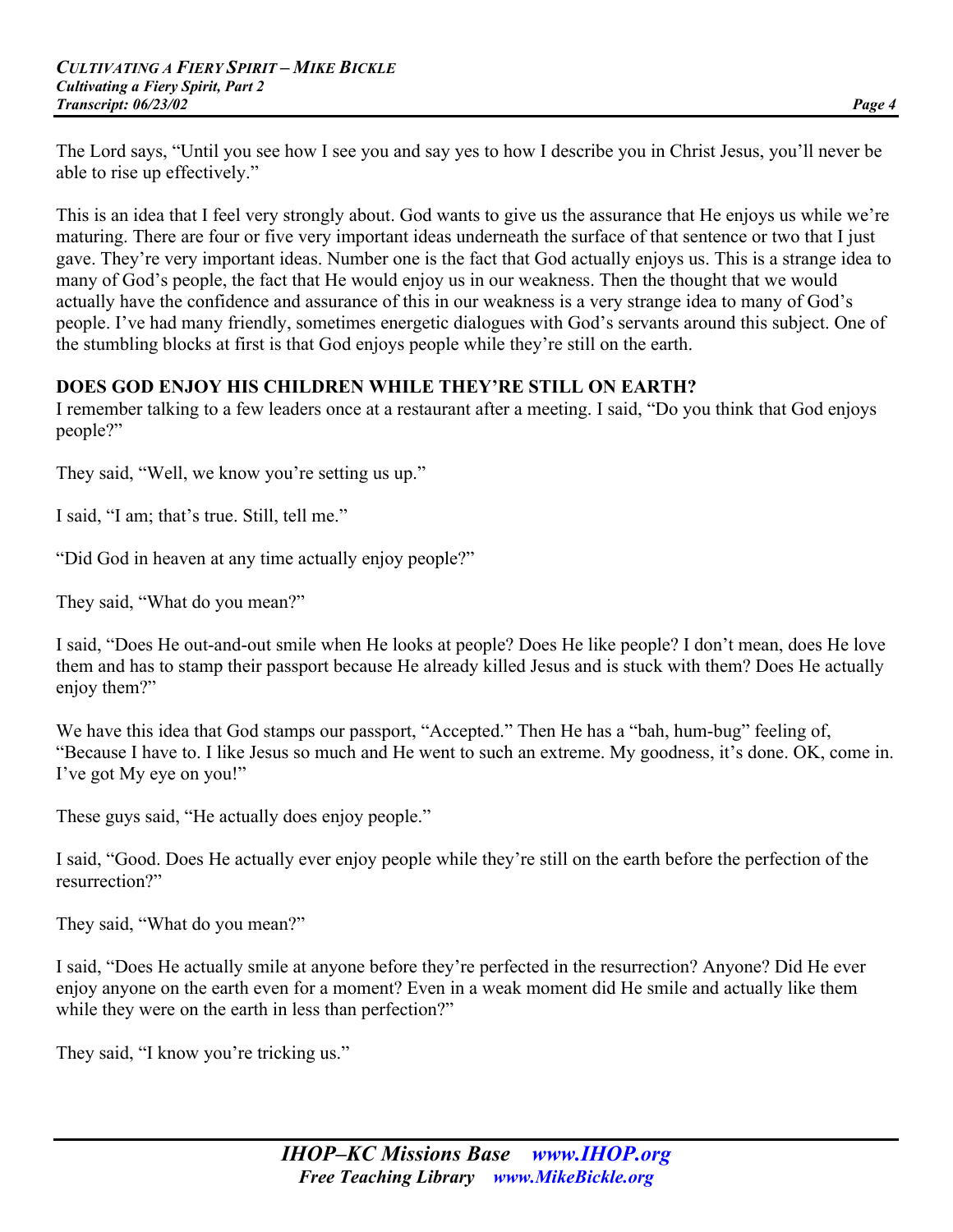I said, "How about Paul the apostle? Did He, not love but *like* Paul and *enjoy* him even for a moment, even the last moment before he died when he couldn't possibly have sinned again?"

"OK. He enjoyed Paul at the end."

I said, "Paul wasn't perfect, but God enjoyed him before he was perfect."

They said, "Yes, we suppose."

I said, "Where's the line, the maturity level on a scale of one to ten? Where's the line where the smile breaks out and God starts to enjoy imperfect people? Where's the line of no return where God smiles and you can't get it back? Is it a level two, five, seven, when they're in prison and there's no way out? When does He begin to enjoy imperfect people?"

#### **THE KNOWLEDGE OF HIS ENJOYMENT LEADS US TO MATURITY**

We went on and on, and the point is this. Some will finally concede that God enjoys humans in the perfection of the resurrection. Others will actually go as far as to say that He actually enjoys humans before they're perfect, but only at the end.

Beloved, I say this: the knowledge of God's enjoyment of us in Christ Jesus with a yes in our spirit is the critical issue for us maturing in a consistent, sustained way. We don't mature and then He enjoys us. It's the knowledge of His enjoyment, that He sees us as the delightful one, that gives us the ability to be verse 2, the captive one, afflicted one with pain. That gives us the courage to rise up and press in. The result of that, years down the road, is maturity. Maturity is the by-product of this revelation touching the heart. We don't mature and then He enjoys us. We know He enjoys us, and that gives us the essential strength to rise up from the dust, dirt, and brokenness. When there are chains of shame, hopelessness, and accusation like arrows hitting us, the knowledge that He calls us "the holy city" gives us courage. He's actually talking about Jerusalem, but it's a spiritual principle as well. He's speaking to the people of God in all ages. This is how the grace of God operates at any time frame of God's dealing with His people in redemption.

Beloved, look at verse 2: "Shake yourself from the dust. Loose yourself from bondage." You get this picture of a guy lying in the dirt and mud with chains around him, heavy, dirty, fatigued. The Lord says, "Stand up. Shake off the mud and the dirt. Break the chain and throw it away."

This is such a critical passage of Scripture, because it's at this very point where so many of God's people fail to respond in the way the Word of God describes. All they're aware of is that they're sitting down covered in dirt and chains. They say, "If the chains go away and the dirt is somehow gone and I'm not aware of it, then I'll get up."

The Lord says, "No, you have it backwards. While you're dirty and the weight and pressure of the chain is on you, that's when I want you to arise and come before Me as the holy one with garments of beauty on you."

# **MATURITY IS NEVER INSTANTANEOUS, NOT EVEN FOR APOSTLES**

There's something in our spirit, a critical moment in every single believer's heart where we say, "No. I don't want to do that. I just feel dirty and dumb. I'm going to stay right where I am." Those believers stay in the dirt.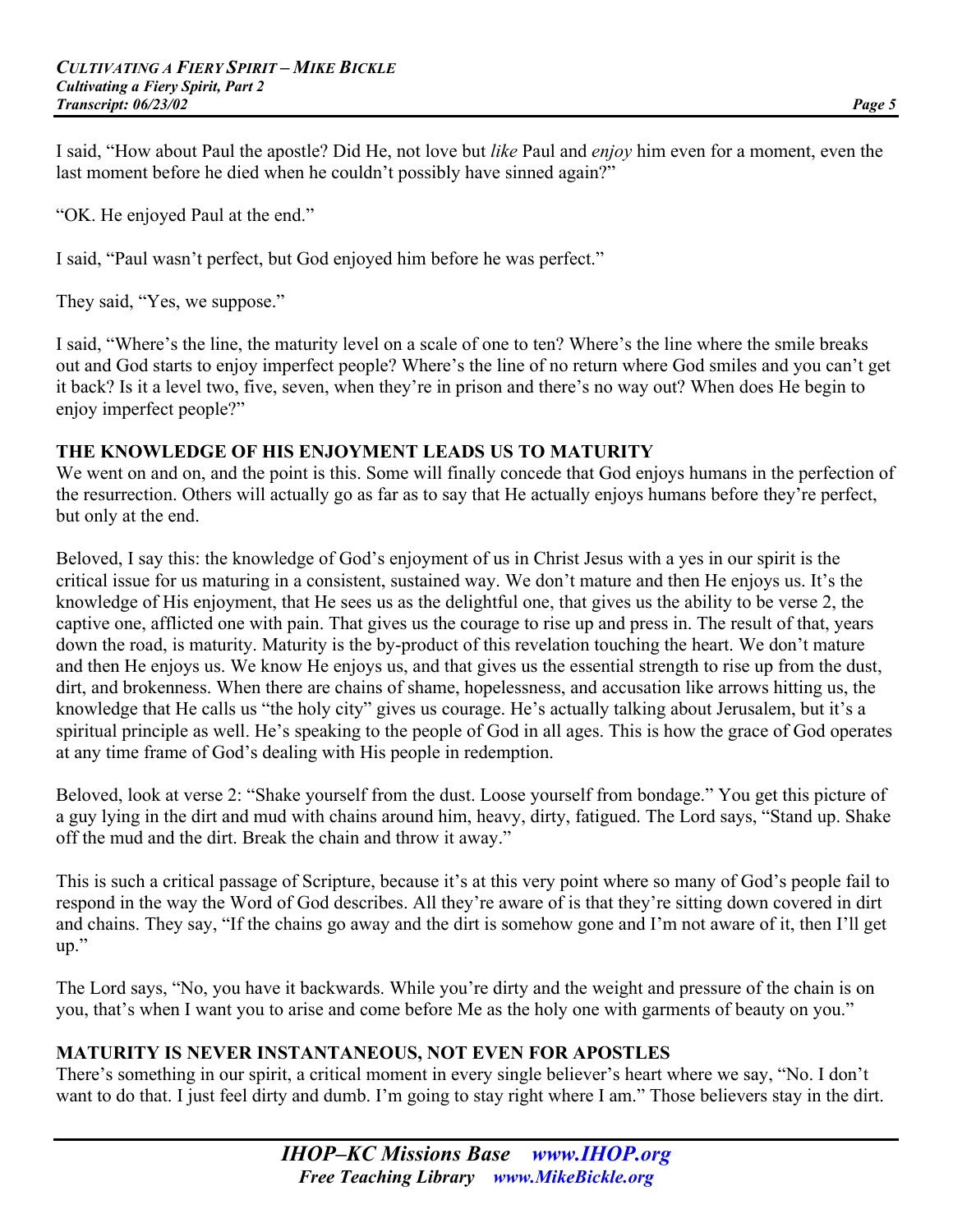Then there's another type of person that's broken and beat up. This thing touches their spirit and they say, "Lord, is this really how it works?"

The Lord says, "This is really how it works."

There's not a man or woman in history who arose, who didn't arise out of dirt and chains when they rose up. I thought Paul the apostle was a Pharisee one day, and then a mature apostle the next day. No, he was an angry Pharisee one day. Then he was an immature, angry apostle, with a whole bunch of unsettled issues in his life the next day as a born-again believer. In every one of our lives, there's that place, the critical moment of decision that happens over and over. It's that frame of mind where we say, "God, is this You? If this is You, I will rise up and press through."

So many of God's people say, "No. The dirt is on me. The chains are on me. I will stay here. There's no conceivable way I have a future with You."

The Lord calls them to stand up. Look at this, in verse 1: "Awake, awake!" In other words, "Cultivate a fiery spirit." Move in to the heart of God. Don't be content joining the IHOP-KC staff, as in Isaiah 51:9-11. Don't be content to just learn the model. Don't just lead the prayer meetings. Don't just be a worship leader and then have your heart disconnected from, God dominated by fear (v. 12-15). Your whole inner man is disconnected from the reality of God while in truth you're born again, and you're in the prayer meetings.

The Lord says, "I want you to press in and live with a fiery spirit."

"Well, I'm under discipline (Isa. 51:17-23), and I don't know that You want me."

The Lord says, "I do want you."

"Well, I have no strength. I'm weak" (Isa. 52:1-6, paraphrased). This idea of putting on strength is kind of a frustrating exhortation. It's a command: "Put on strength!"

You say, "Well, how do I do that? I'm in chains, dirt is on me, and it's horrible. Strength. How do I do that?"

He's not asking you to create strength. He's asking you to position yourself as prescribed in the Word of God to receive strength from Him. Whenever God calls His people to put on strength, He's asking them to put their cold hearts before His heart on fire. He says, "I want you to position yourself to receive strength." That's what the exhortation means, "Put on strength." You find it in the Old Testament a number of times. You find it with Paul the apostle telling Timothy, "Timothy, be strong in the Lord" (1 Tim. 2:1, paraphrased). He doesn't mean create divine strength on your own; that's not what he's saying. He's saying, "Position your heart. Respond to the Lord in a way in your private life where your weak, cold heart is before the fire of God's heart." Position yourself to receive strength.

The Lord gives them these two exhortations, "Awake, awake! Put on strength and your beautiful garments. Put yourself in a position to receive the strength of God."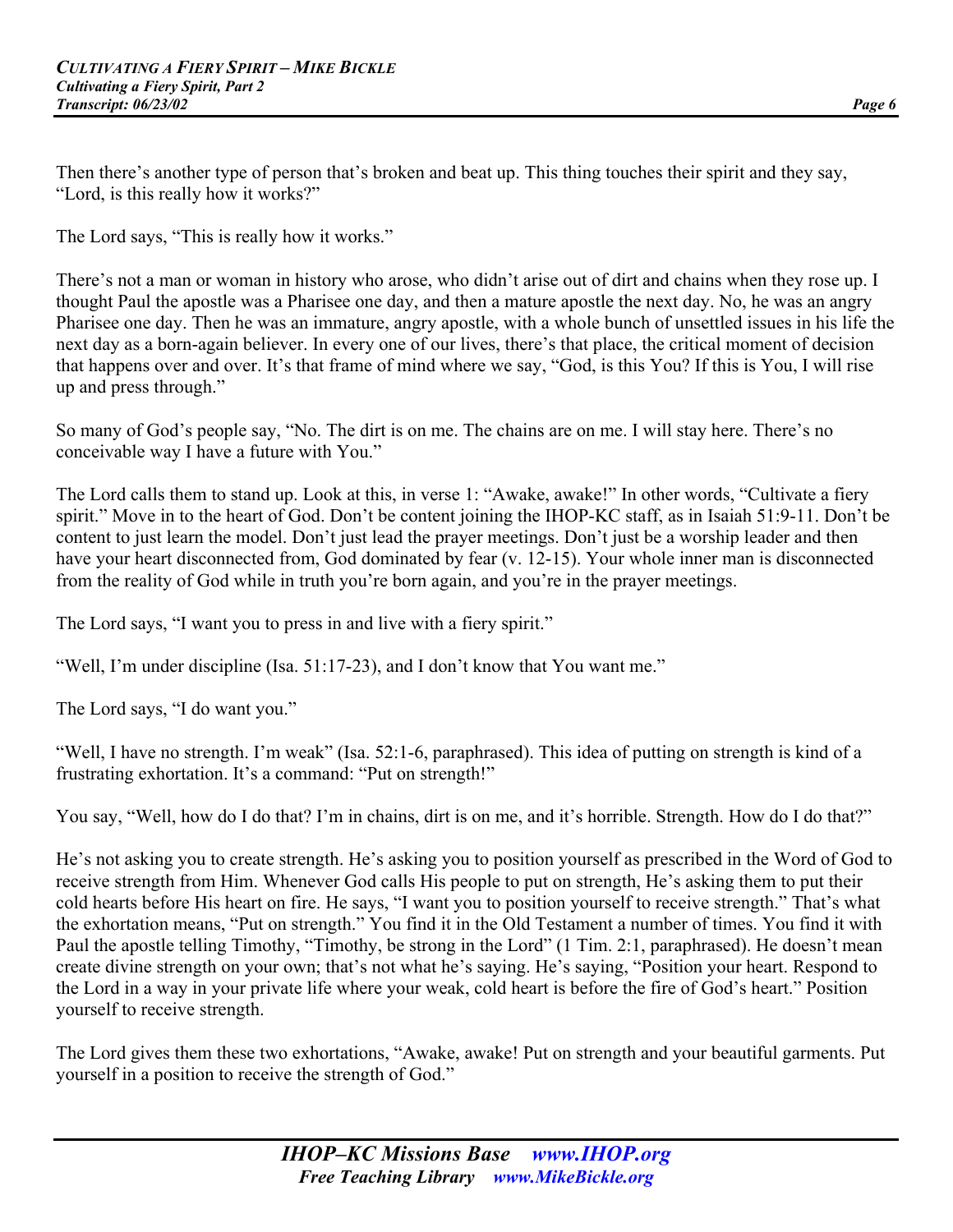#### **THE BEAUTY HE POSSESSES IS THE BEAUTY HE IMPARTS TO US FREELY**

Then He goes on and almost adds insult to injury. Here this person is in chains, dirt, lying on the ground, and beat up. The Lord says, "Put on beauty now" (Isa. 52:1b).

They say, "Beauty! Lord, don't even use the word *beauty*. The word *beauty* hurts me! The idea that I could enter in to the realm of Your beauty in the way that I'm living, are You kidding me?"

The Lord says, "I want you to press into the truth that the beauty that I possess is the beauty that I impart to you freely." When He says, "Put on beautiful garments," He's not telling the redeemed to try and make up something. He says, "Open your spirit to the truth of the beauty that I've prepared for you."

The beauty that God possesses is the very thing that God imparts. He gives beauty for ashes (Isa. 61:3). He takes the ash heap of our broken humanity, and all our misspent passions. We don't have this oak tree. The oak tree has been burnt by all the passions of lust, anger, and ambition. All that's left is a heap of ashes. We burn with sinful passions, till only ashes are left. No one wants those ashes. They're good for nothing but to throw out. The Lord says, "I'll take those ashes and give you My beauty, but you have to believe Me."

When He says, "Put on beautiful garments," He's saying, "Open your spirit to the truth of the beauty that I give you." When He says, "Put on strength." He's saying, "Open your spirit and position yourself in the place described in the Word of God to receive strength as a gift."

# **IF YOU'RE PRONE TO PRIDE, YOU'LL BE PRONE TO CONDEMNATION**

Look at these words of action. "Shake yourself from dirt and mud" (Isa. 52:2, paraphrased). That's not fun. When I'm doing badly, I feel bad. When I'm doing badly and have stumbled and fallen, for that moment there, and some people for a long time, we don't want to be forgiven. We think we just have to pay God back by suffering a little. You say, "Just let me sit here in the mud for a little while. I deserve it."

The Lord says, "I'm not even going to let you approach Me on that basis."

Again, if it's on the basis of how well you do, then if you succeed, you're proud; if you fail, you're condemned. You can always tell a person who's condemned easily is a person who will be proud easily if they succeed. People who are proud easily, when they hit the wall—and they certainly will—will be condemned easily. The two go together. The Lord wants us having our confidence in Him. He says, "Loose yourself from this chain that's around your neck." It's the call to action and effort.

# **WE CAN'T EARN THE FREE GIFT OF GOD'S SPIRIT SETTING OUR HEART ON FIRE**

Some people have this confused idea that a life of grace is free from effort. Beloved, what I'm about to tell you is so important right now. They have a total confusion about the grace of God. They think in law you work; in grace you don't work. That's not true. In law, you work. In grace, you work. You put effort in the grace of God. The grace of God isn't about not exerting effort. The difference between law and grace isn't about exerting effort or not exerting effort; it's about the motivation you have while you're exerting effort.

The legalistic person says, "I will pray and fast to try to motivate God to like me." That's legalism.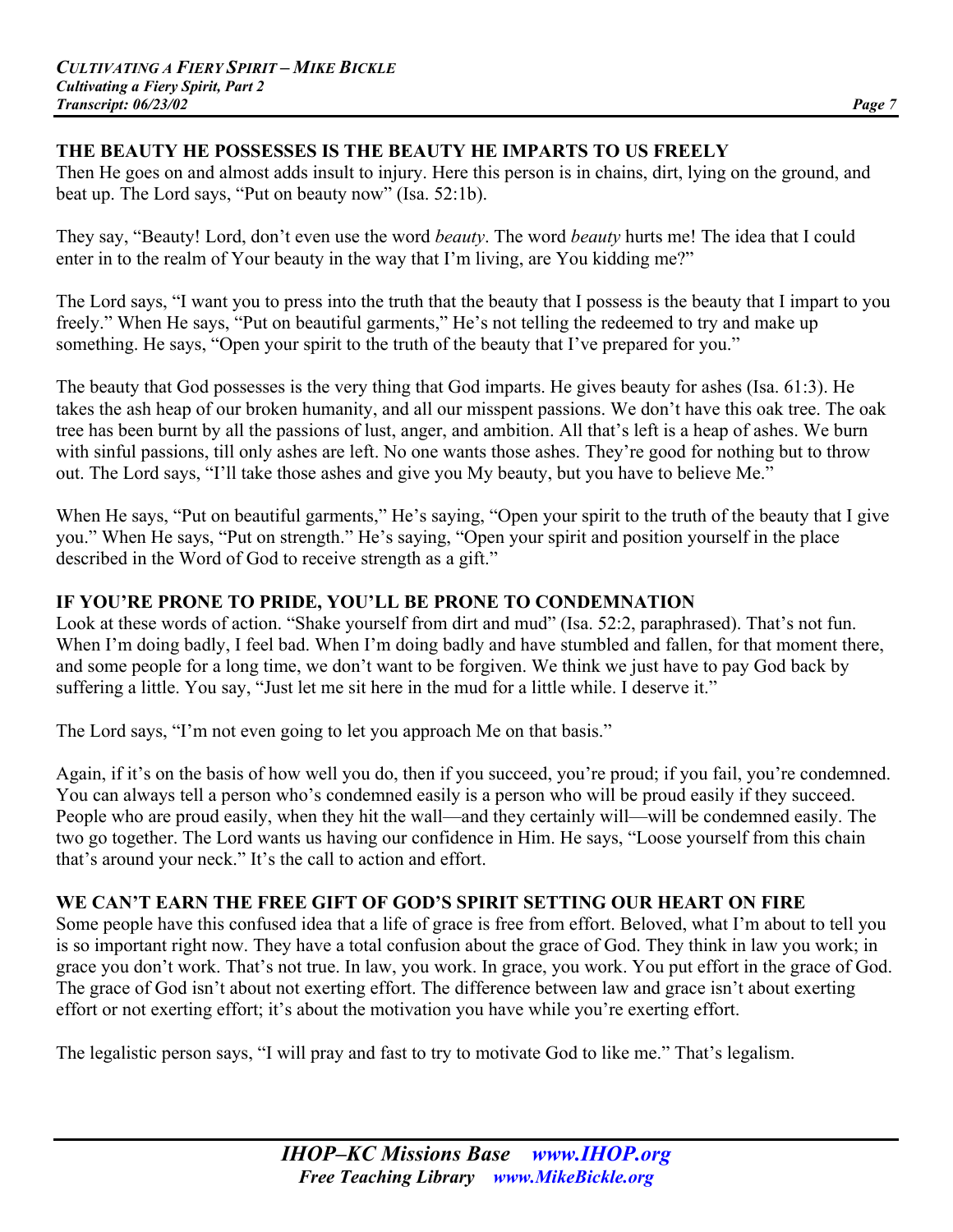The man or woman in the grace of God says, "I won't exert effort to try to make God like me, because He already does. That's who He is. I will exert effort to get my cold heart in front of His fire because He does like me."

#### **WE EXERT EFFORT OUT OF OUR CONFIDENCE IN GOD'S LOVE**

The issue of law and grace isn't the issue of effort and no effort; it's the issue of confidence and motivation. People have this idea that if they put effort in their spiritual lives, then somehow they're earning it. No, I can't earn the free gift of God's Spirit setting my heart on fire. I can't earn that. That's a free gift of God. It's because God likes me. It's because Jesus took the wrath of God for me. However, I must rise up and exert effort to put my weary frame in front of God's fire through fasting, prayer, and feeding my spirit on the truths of His strength and beauty. The feeding of my spirit is the effort that I exert. If you don't feed your spirit, you can claim grace all day long. God says, "I'm motivated. I love you and you're a mess. You're in grace, but if you don't exert effort then the confidence that you have that I love you will never bear fruit."

We have to get people to have confidence that God likes them and enjoys them. Then out of that confidence they exert effort to take their un-renewed mind with all kinds of wrong ideas, their weary body, shame, and sinconsciousness. We need to bring them before God's fire by the Word of God, feeding our spirit, filling our spirit. That takes effort.

I know what it means to sit in the dust and say, "I don't feel like it."

The Lord says, "You really need to do it because I love you so much and I like you so much. If you don't feed your spirit on the truth right now, then you're going to buy into the lie. It's not about law or grace; it's about your laziness."

#### **THERE'S A DIVISION OF LABOR IN THE GRACE OF GOD**

Beloved, you can't ask God to do for you that which God has assigned for you to do. There's a division of labor in the grace of God. You can't do God's part, and God won't do your part. Let me say it again. There's a division of labor in the grace of God. You can't do God's part. You can't create Holy Spirit fire. You can't create God's interest and tenderness toward your brokenness. I can't produce tenderness in God's heart when I come before Him in my brokenness. That's a free gift. I can't produce Holy Spirit fire. I can't do God's part; God won't do my part.

He says, "I won't stand up for you and feed you. I'm tender, motivated, and passionate about you. My Holy Spirit is available to you. The gift of righteousness in My Son is yours. You must rise up, take those truths, feed your spirit, move in and touch My heart. Then let the domination of fear"—Isaiah 51:13—"be driven out of you."

"Well, if I have to go to the prayer room…"

I don't mean just the IHOP-KC prayer room. It's the place, whether at home, in your car, in the woods, where you stir up your physical body, and exert effort to put your cold heart in front of Him, wherever the prayer room is. If you don't do that, you'll be claiming grace all the way down to spiritual malnutrition and sickness and death.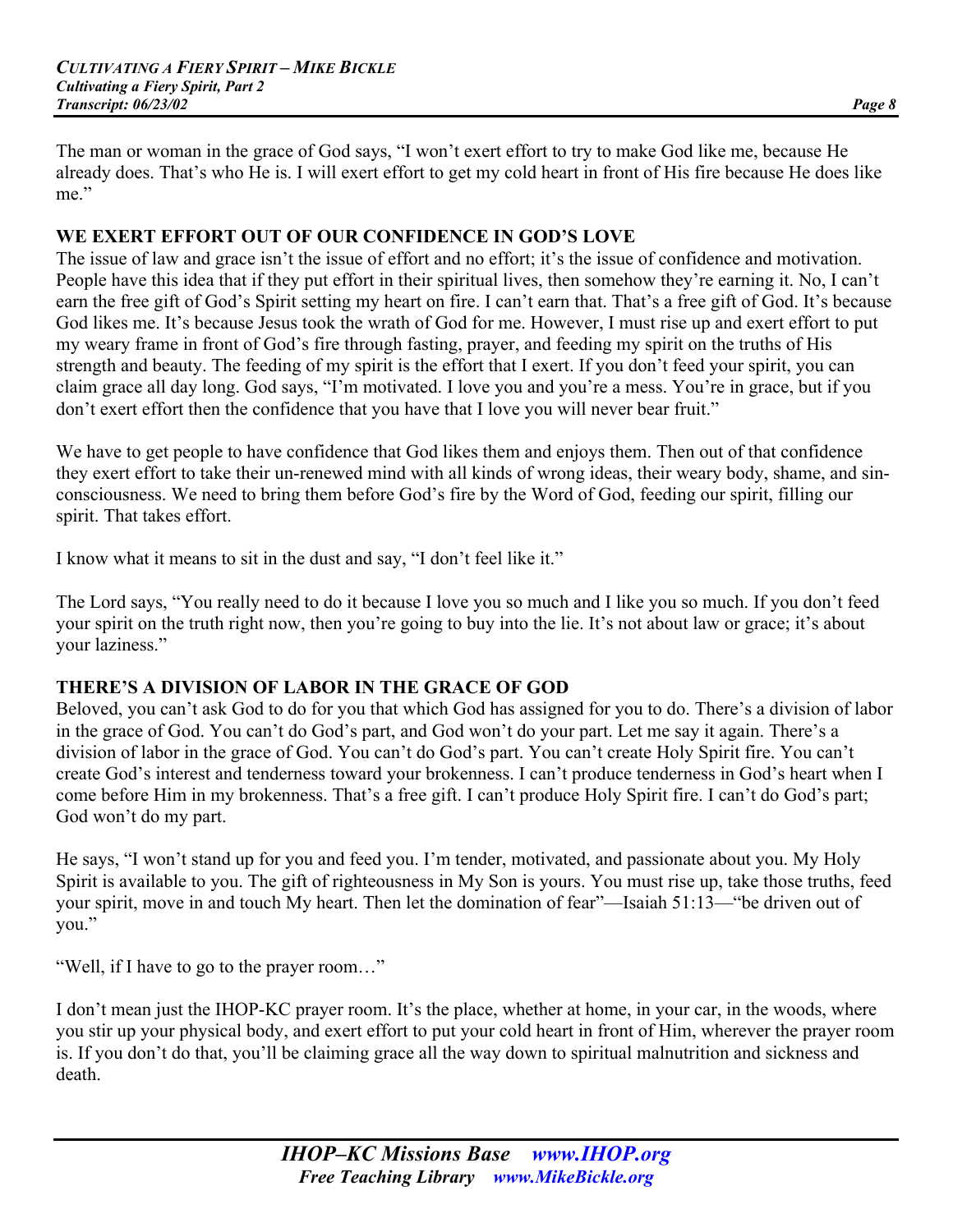There are more people claiming grace in a confused way. They say, "Grace, grace, grace. I don't have to do it."

I say, "Beloved, you can't motivate God to be tender toward you. You can't motivate God to give you power and fire. That's a free gift. You can't do anything to make that happen, but you can do a whole lot to position yourself to receive it."

It's the illustration that I use so often about the farmer and the preacher. The farmer and the preacher go home after church one Sunday. The preacher says, "Farmer, this land is so beautiful, beautifully manicured for thousands and thousands of acres. God really blessed you."

The farmer says, "When God had this farm, it was a wreck!" It's the division of labor. He says, "Until I water and weed, there's no life-producing dynamic."

God produces the life inside the seed. If there's not life in the seed, the farmer can weed and water all day long and nothing is going to happen. There's life in the seed. But even though there's life in the seed, the farmer still has to cultivate. Just because there's a tender heart and the Holy Spirit is willing to touch you doesn't mean you're going to do nothing and just hope that your heart sets on fire. There are more lazy Christians with a lethargic, dead spirit with no spiritual sensitivity, because they're lazy, number one, or they feed their spirit on totally wrong ideas about God. It's not the thing that puts their spirit in contact with beauty and strength. They feed their spirit on wrong things. I've seen really diligent Christians feeding their spirits even on Bible verses but with all the wrong twists. They just get more angry and condemned even in their diligence. When we come before God we have confidence. We have confidence that He's tender towards us even in our weakness. That's the grace of God, the confidence that He's motivated with tenderness when He looks at our efforts. Again, I don't make efforts to put Myself before Him to motivate Him to like me. It's the other way around. Because He likes me, I'm motivated to do the effort. We feed people night and day on the idea that God delights in them because of Christ Jesus. Then we have the confidence that if we do these weak, little things, because they really are weak, God will do His part.

God says, "I want you to fill your mind with ideas about Me that are true. I want you to throw in a small amount of fasting, a few 'I love You's,' and a yes in your spirit called a spirit of obedience. Even if you blow it, I want the yes there. I want the right ideas about Me, and I'll take it from there. I'll ignite that over time and put power on it."

# **"HE WHO BELIEVES IN ME, AS THE SCRIPTURE HAS SAID…"**

John 7:38 is a very important passage. I want you to see it with your eyes. We're familiar with the passage, but there's a phrase in it that's often overlooked. Jesus said, "He who believes in Me, as the Scripture has said, out of his heart will flow rivers of living water" (Jn. 7:38). It's the key phrase, "as the Scripture has said." This phrase qualifies the type of believing.

Here's how many people read this: "He who believes in Me, as the Scripture prophesied, so your spirit will be filled with living water."

That's not what He's saying. He's saying: "He who believes in Me in the way that I tell you to believe in Me, he who believes in Me My way of believing, the river will flow on the inside." The phrase "as the Scripture says" qualifies and describes the type of believing.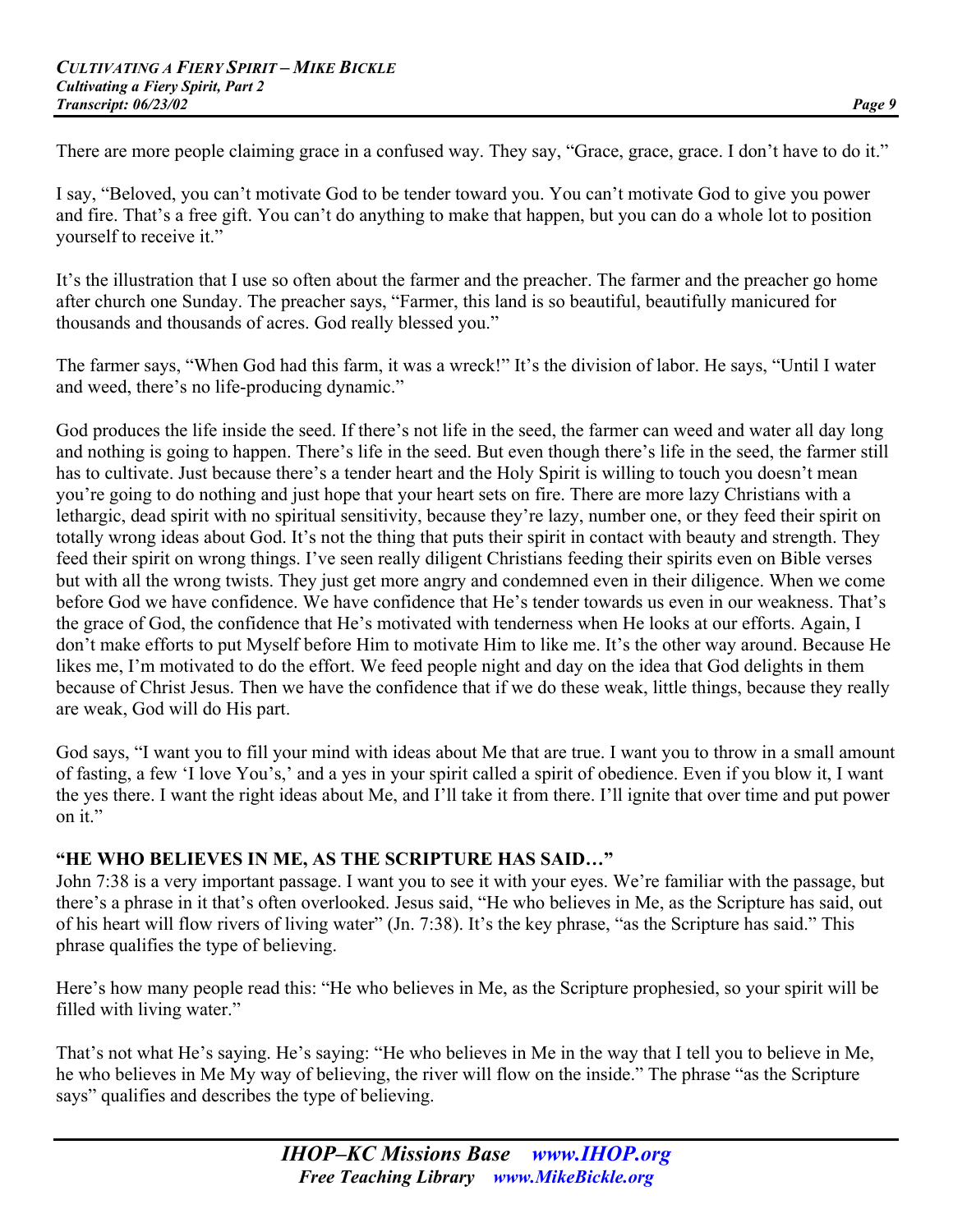Here's how a lot of people believe in God. "I go to church, do the devotional thing, and drop in at the meeting. What else does He want me to do?"

Jesus says, "That's not how the Scripture says to believe in Me. The Sermon on the Mount says that I want you to live a life of fasting and prayer. I want you to give yourself. I want your money to be Mine. I want you to fill your mind with truths about Me as a father and bridegroom. I want you to believe on Me in the way that I described believing on Me. If you do that, the rivers will be loosed on the inside."

Many people read the phrase "as the Scripture says" as "as the Scriptures prophesied that the rivers would flow." It's not about the flowing rivers; it's about the quality of believing. Beloved, we have to believe in the eager abandoned way that God says. Then the rivers will flow; they'll take care of themselves.

# **WE HAVE TO BELIEVE IN GOD IN THE WAY THAT GOD DESCRIBES**

We'll look at the way God says to believe in Ephesians 5. I'll be very brief on this because we've hit this passage over and over. We'll hit it many more times. Look at Ephesians 5:14. We have to believe in God in the way that God describes. We have to come before a tender father, a passionate bridegroom, with wholeheartedness, and not on the run. We have to come with fasting. Beloved, fasting is a part of normal oneon-one Christianity. The Western church says that only the radically on-fire ones do it. It's absolutely a foundational part of new believer, Christianity 101 in the New Testament. Prayer and fasting isn't something radical people do; it's what new believers learn in their first session of the new believer's class.

Giving. "Well, I'm an American. We give a little here and there on the run."

The Lord says, "No. Giving is a critical part of your emotional chemistry when you give in the way I said to give." The way we steward time and money is a significant dynamic that qualifies the way we believe. The kind of believing that includes prayer, fasting, and giving is the kind of believing that God says will release rivers on the inside. You don't earn the rivers by believing that way, but you posture your heart with no defenses before the flame of God. The flame of God gets right to you, and there are no barriers to work through. We have to believe in the way that God says to believe.

# **"AWAKE, YOU WHO SLEEP, ARISE FROM THE DEAD, AND CHRIST WILL GIVE YOU LIGHT"**

Here it is in Ephesians 5:14: "Awake, you sleepers" (Eph. 5:14, paraphrased)! Paul is quoting Isaiah 51, the very passage we're looking at. There are two or three places in Isaiah, such as Isaiah 26, but I believe this is a direct correlation to Isaiah 51 as well. "Awake and get fire in your spirit!" is the context. The Isaiah 26 context is about the resurrection from the dead. I believe that Paul's context is getting fire on your spirit, using New Testament language.

He says to the church of Ephesus, "I want you to wake up!" The church of Ephesus had the greatest revival of all the churches in the New Testament. The church of Ephesus had a revival greater than the city of Jerusalem— Acts 19 and 20, the mighty revival in Ephesis. Here it is, a time later, and already they're getting lethargic in their spirits. Paul says, "Hey, you guys! Isaiah 52, get with it. Shake the dust off. Put the chains down."

"Yeah, but I feel bad…"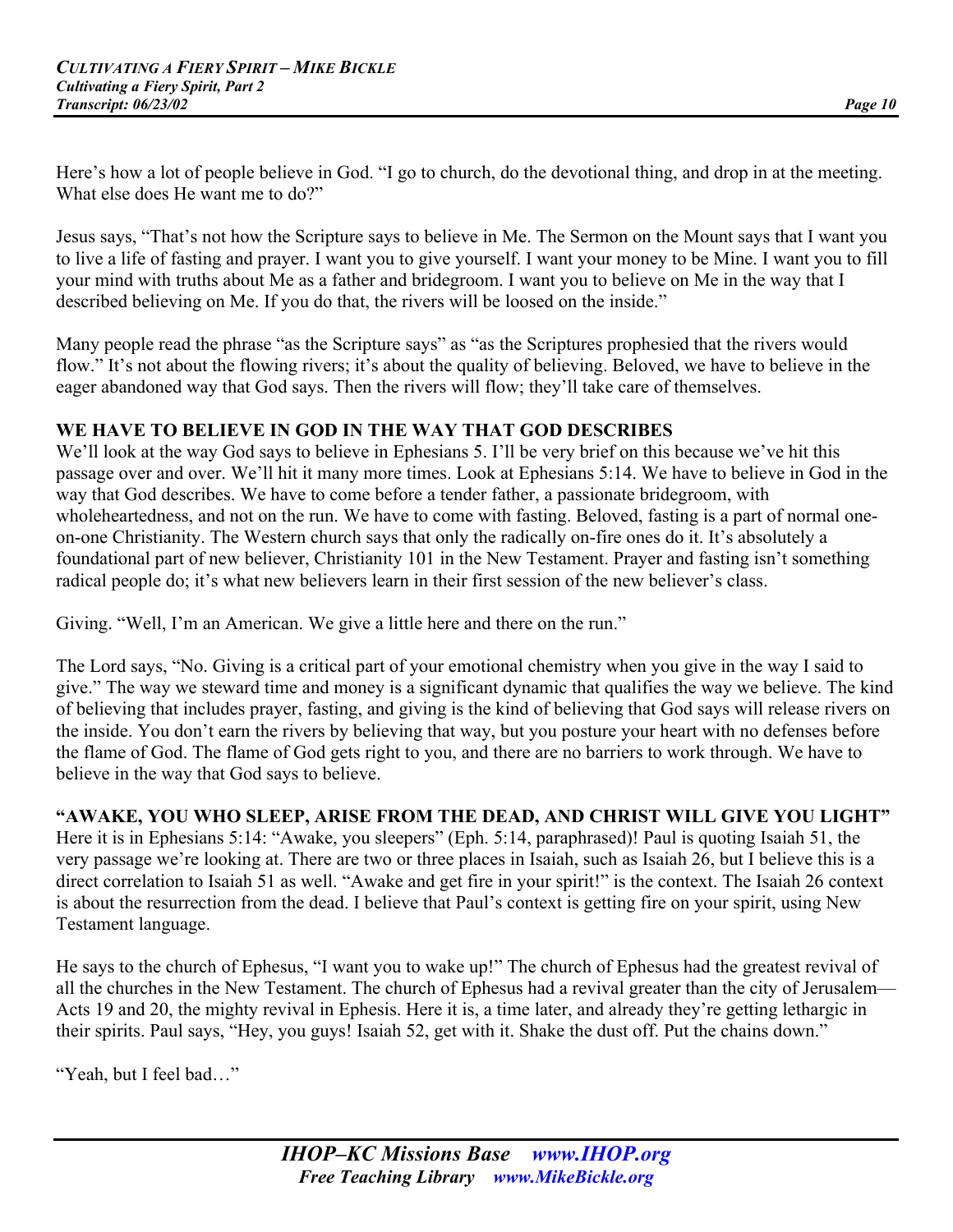I told you last week that the victim mentality isn't someone who acknowledges their pain. That's called truth and honesty. A victim mentality is a person who because of the pain releases their responsibility to move in and engage their spirit with God. They say, "I'm hurt; therefore, I refuse to engage my spirit with God." That's a victim mentality. It's not the acknowledging that you're hurt; it's the quitting because you're hurt. It's the giving of the responsibility to rise up in your brokenness and shame, receive the truth of His beauty, and put your heart in front of His fire. It's giving that responsibility away to the therapist. Therapists can't do that for you. Any counseling where the counselor becomes bigger than life and assumes the responsibility that only the individual human can exercise to engage their spirit in the knowledge that God has given them beauty for ashes; any counseling model that cuts that short is a counseling model that will prove ineffective.

A victim mentality isn't one that says, "I'm hurt." That's honesty. It's, "I'm hurt, therefore I quit. Therefore I want other people to engage my spirit with God and make me well."

That's absolute heresy. You can't give that responsibility to another, no matter how beat up you are. God says, "I alone have given you the responsibility and privilege of Me touching your spirit if you'll exert effort and put your weak heart in front of My fire."

#### **"WALK CIRCUMSPECTLY, NOT AS FOOLS BUT AS WISE"**

"Awake, awake!" Then look at verse 15: "Walk circumspectly, not as fools but as wise" (Eph. 5:15). Look at verse 16. What's the number one issue in awaking? It's spending your time rightly; redeeming your time.

The Lord says, "If you squander your time, your spirit will become weak and passive and lethargic." Beloved, you can't have a fiery spirit while squandering your time. If you're going to awake and have the anointing, Jesus shining on you, and rise from the dead spiritually (Isaiah 26), you'll have to redeem the time, "because the days are evil" (Eph. 5:16).

What does that mean that the days are evil? He's saying that there are demons, powers, and principalities in the unseen realm everywhere. The days are evil. There's more demonic power in the atmosphere; there's the prince of the powers of the air (Eph. 2:1). When you buy into the fact that when you go to work on Monday morning there are demons everywhere and the days are dangerous in the spiritual environment of the whole earth, then you'll redeem your time. If you think the days are good and everything is neutral, then you'll squander time because you don't believe there are demons hitting you in every direction. When you believe the days are evil and the atmosphere is charged with demonic powers everywhere you go, the anointing is sufficient.

I'm telling you, neloved, you'll never redeem the time until you believe that tomorrow matters in the way you carry and feed your spirit.

"Well, I'm just depressed and down."

Beloved, you have the power if you just feed your spirit to cast chains off, cast dirt off, and rise up. I promise you, you do.

"I'm just beat up and I'm quitting. I want my counselor to do it for me." Lie, lie, lie. No one is so beat up that they can't say yes to a tender God who's giving them free grace. It's impossible.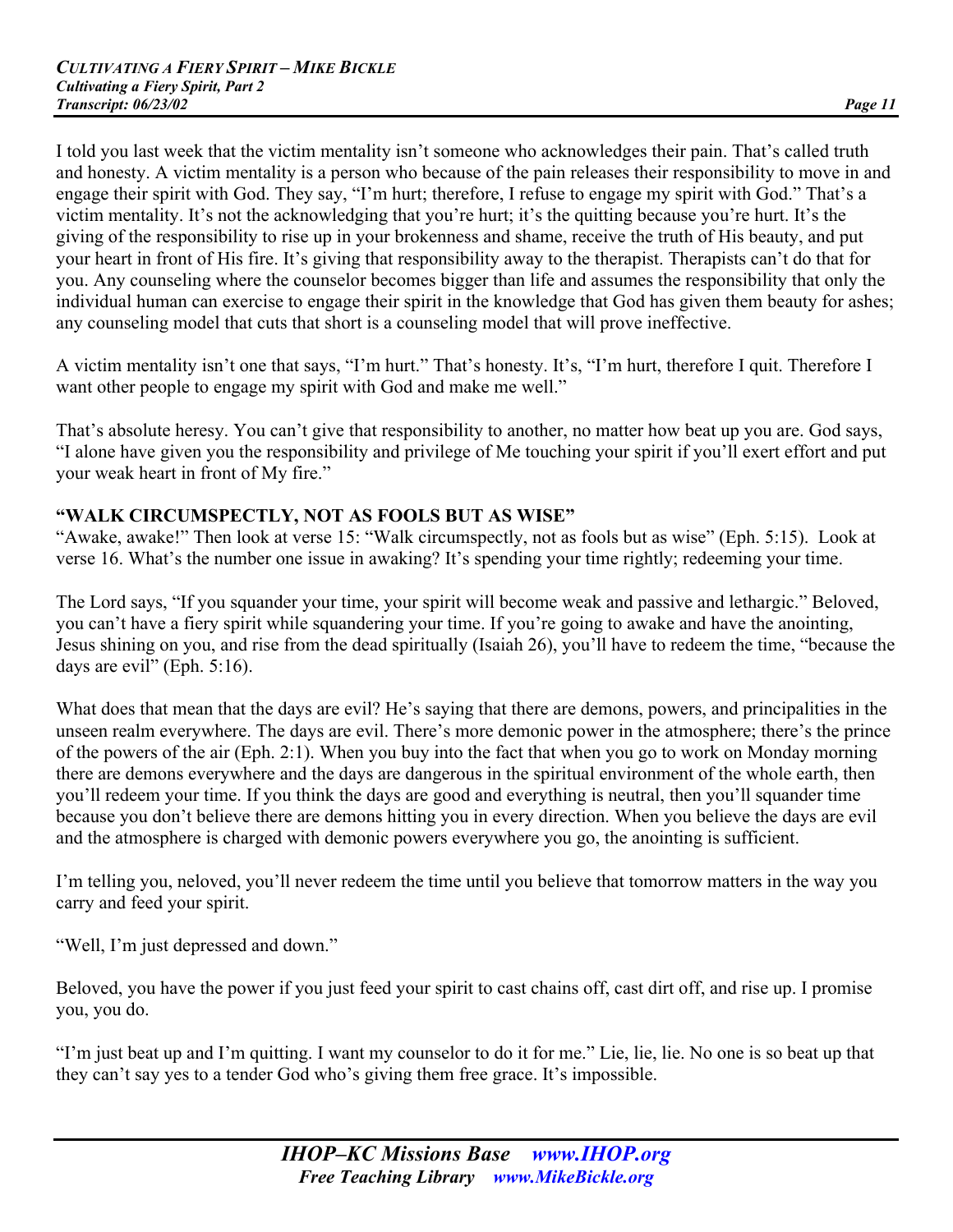"No, you really don't know. I'm really beat up and don't trust anyone." There's a way God has constructed your human spirit that it will respond to the Holy Spirit and the tenderness of God if you'll say yes at the critical point of decision. You're going to redeem the time; you're really going to measure your time. You won't earn God's fire by spending your time rightly. You're going to put your cold heart in front of it, and the power of it will hit you as a free gift.

Then he goes on in verse 18 and says, "Get anointed with the Holy Spirit. Get into the presence of the Holy Spirit. Spend your time getting into the realm of the anointing. Be filled with the Spirit."

How? This is one of my favorite verses. It's spontaneous singing. Open your heart. Add Colossians 3:16 to this, because it's the companion verse to Ephesians 5:19. "Open your heart and sing the Word of God with your spirit. Sing with tongues, sing the Word. Open your heart" (Eph. 5:19, paraphrased). I've spent session after session talking on this. I've seen so many people at IHOP-KC who won't enter in to verse 19. Others will tap their foot, listen to the good music, and I'm not the policeman trying to figure out who is or isn't because I want to go myself. I have a passion as a leader that the people would enter in.

I gave this illustration the other day. There's a man working in 100-degree weather for ten to twelve hours. Heat is pounding on him. His body is broken with fire and heat. He's so hot. He has a worse problem: he's parched with thirst. A man brings out a refreshing cup of cold water, a big pitcher. He says, "Oh, my body is hot, but worse than a hot body: I'm parched with thirst. I haven't drunk a thing all day and it's 100 degrees."

The man comes and pours the water on the man's body. It cools him off and it feels wonderful, but he's still dying of thirst. People go to IHOP-KC, an anointed environment. They sit there, tap their foot, and get the feel. They say, "Man this feels good." It's like they've been in 100-degree weather, and someone pours cold water on them. It feels wonderful, but they're still dying of thirst on the IHOP-KC staff because they never engage their own heart in a personal, deep way. Beloved, I can't do it for you. The people up front can't do it for you. You're never going to feel like doing it before you do it.

# **GIVING THANKS IN ALL THINGS AND SUBMITTING TO ONE ANOTHER**

This is what we do. We exert effort. We redeem the times. The days are evil. The atmosphere is filled with demonic powers and conflicts. The tender God with free power says, "If you'll rise and put off your chains, you come in the spirit of beauty and I'll give you sufficient power to set you on fire again."

He goes on with two more ways: giving thanks in all things (Eph. 5:20), and submitting to one another (v. 21). These three things, verse 19, 20, and 21 are very different. All of them require living before an audience of One. Every one of these three dynamics will change your spiritual and emotional chemistry.

"Give thanks for all things" (Eph. 5:20, paraphrased). When circumstances are bad, the most natural thing is not to give thanks. We busy our lives; we feel shamed; we go and sit in an anointed atmosphere, but we never open our spirit and engage. "I feel bad; I'm tired and ashamed. I'll just have them pour water on me and not drink."

Number two: circumstances get bad and the most natural thing to do is worry and complain. The Lord says, "No. Move in all the way. Thank Me for the breakthrough."

"I don't want to thank You. I want to get mad, get on the phone and complain, be in a bad mood and worry."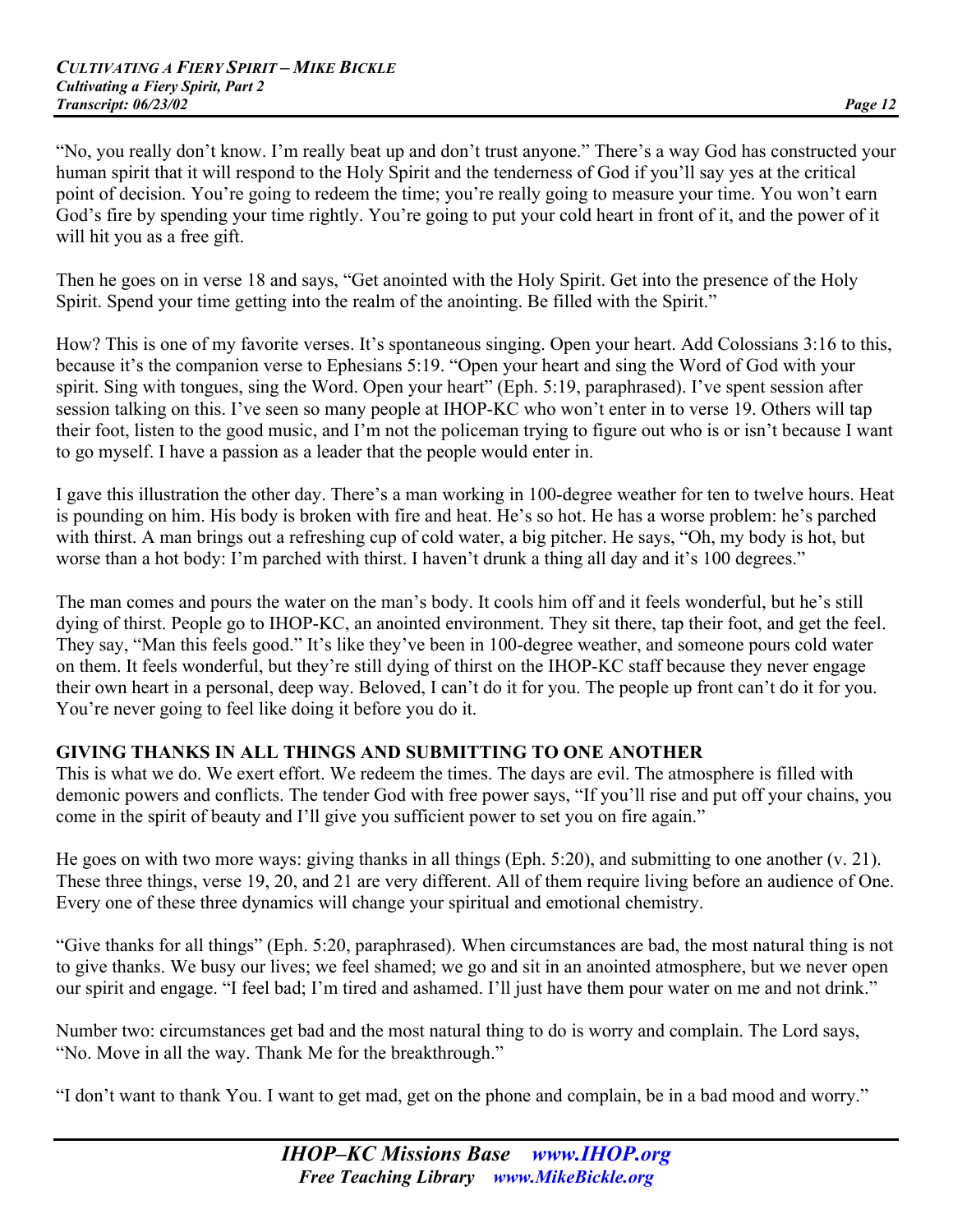The Lord says, "You'll never get free then. Hang up the phone. Stop the complaining and worrying. Begin to thank Me for the supernatural provision and breakthrough."

"That bugs me, because I have to have vitality with You to do that. I'm just going to be mad. I'll sit this one out, too."

The Lord says, "It's because of shame that you sit out verse 19. Then because of complaining you sit out verse 20. Then, in verse 21, I want you to open your spirit to other people who are imperfect and submit to spiritual authority."

God will always have spiritual authorities in our lives. We have this idea that if our spiritual authority is good, then we will yield. Beloved, they're all a mess. The good ones are a mess. The Lord knows that. The Lord says, "I still want you to say yes in your spirit to other people's directives." I'm not talking about a spirit of control and obeying people in a mindless way.

There was something that happened to me just the other day. I won't tell you all the details about it. Someone said, "No."

I said, "Yes."

They said, "No."

It was their call. The Lord convicted me and said, "Go humble yourself and do what they want."

I said, "That bugs me that they're saying no. It's a dumb no. I should be able to do that."

The Lord said, "It's not an issue of whether their rule is dumb or not. The issue is this: if you touch Me then you'll get liberty, and you can do it their way."

I said, "Yeah, but their way is dumb."

The Lord said, "That's not the point. The point is that I want to usher you into My presence. You have to submit to people in order to get there."

Verse 21 is relational. Verse 20 is circumstantial. Verse 19 is shame and spiritual weariness. He says, "If you'll press in on those three issues before an audience of One, and if you'll drink when your natural man doesn't want to drink, you'll get the anointing"—verse 18—"and you'll wake up"—verse 14.

Amen. We're out of time. Let's stand.

**MINISTRY TIME**

Isaiah 52: "Arise! Stand!"